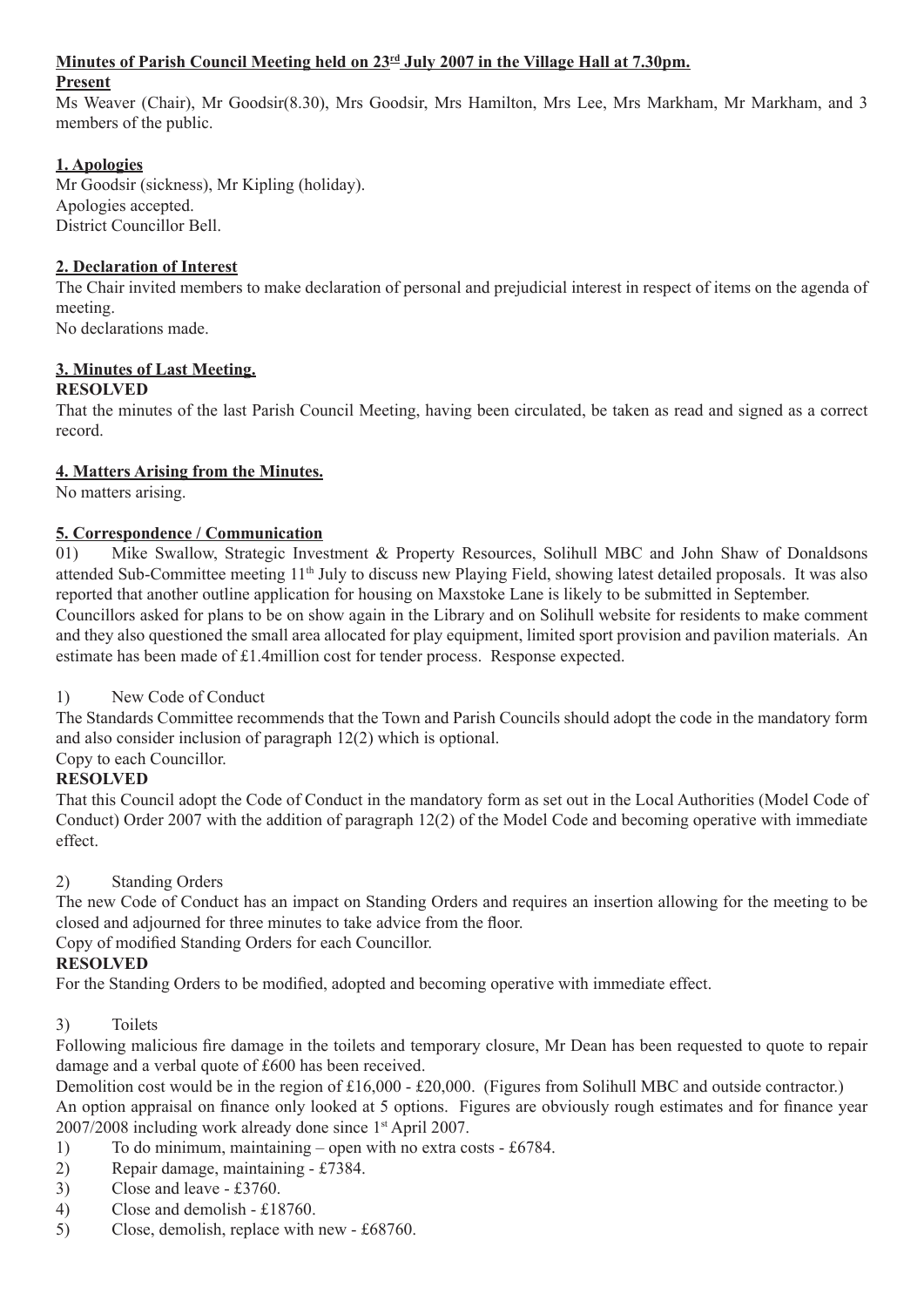NB. There is always the possibility that if the toilets are left closed that the Parish Council will be required to demolish them.

# **AGREED**

To discount option 5 and seek views of residents of the other 4 in the next 'Mag'.

As AMS must be unsure of the future of the agreement to open/close and maintain toilets one month paid notice is given and ask that should the Parish Council wish to open them again would AMS be keen to take on the contract again until 31<sup>st</sup> March 2008.

4) Clerk Resignation.

The Clerk has submitted resignation to the Chair with effect from 30<sup>th</sup> September with advertisement for vacancy. **AGREED**

Advertisement for vacancy approved.

## 5) Letter from resident.

Copy for each Councillor regarding complaints about Millison's Wood. Have contacted Councillor Bell and met Neighbourhood Manager. Response that the work has been programmed to start 20<sup>th</sup> July, not done as weather unsuitable.

## **AGREED**

To keep chasing.

## 6) Solihull MBC

The Council has begun reviewing polling districts and polling stations in the Borough of Solihull. Views are invited from interested parties, in particular accessibility for disability groups. Copy of Meriden Parish information for each **Councillor** 

## **AGREED**

No comments on use of Village Hall for Meriden Parish.

## **6. Receive Reports.**

No reports.

## **7. Village Matters.**

1) Meriden 'Mag'

Deadline is  $6<sup>th</sup>$  August and reports and meeting dates will be sent.

## **AGREED**

Topics 'Fly posting', parking on grass verges, Public Conveniences consultation, Playing Field feedback from meeting. Ms Weaver to submit article on Village Appraisal to 'Mag'.

2) Future Sub-Committee meetings and dates for meetings next year.

Discussions for future sub-committee meetings and the form they should take.

Occasional response on Planning Applications, cheques and items with limited response date. These can be ratified at next Parish Council meeting.

Local issues for discussion, open meetings / surgeries, village appraisal, c.p.d., invitation to speakers.

Topics to include highways, tree surgery, District Councillors, planning and neighbourhood watch.

## **RESOLVED**

To obtain more information with a view of proceeding with Village Appraisal.

## 3) .Pool.update

The Pool was originally purchased by Meriden RDC in 1960 with the Parish Council taking over the future management and maintenance of the Pool and surrounds under Section 16 of the Open Spaces Act, 1906 in 1961. Agreements were in place by 1984 with Mr Brown and Mr Dawson (earlier Directors of Technical Services, Solihull MBC) that they would be responsible for the upkeep of this area and The Pool area is now registered as Public Open Space with Solihull MBC.

Because of the specialist refurbishment (puddle clay waterproof lining, ecological considerations etc) expert advice is required and would not be less than £10,000. Solihull presently looking to project report, funding and grants.

## 4) Police.

Mr Markham reported that the police are awaiting training with 'Speed Gun' prior to looking at speeding traffic on Main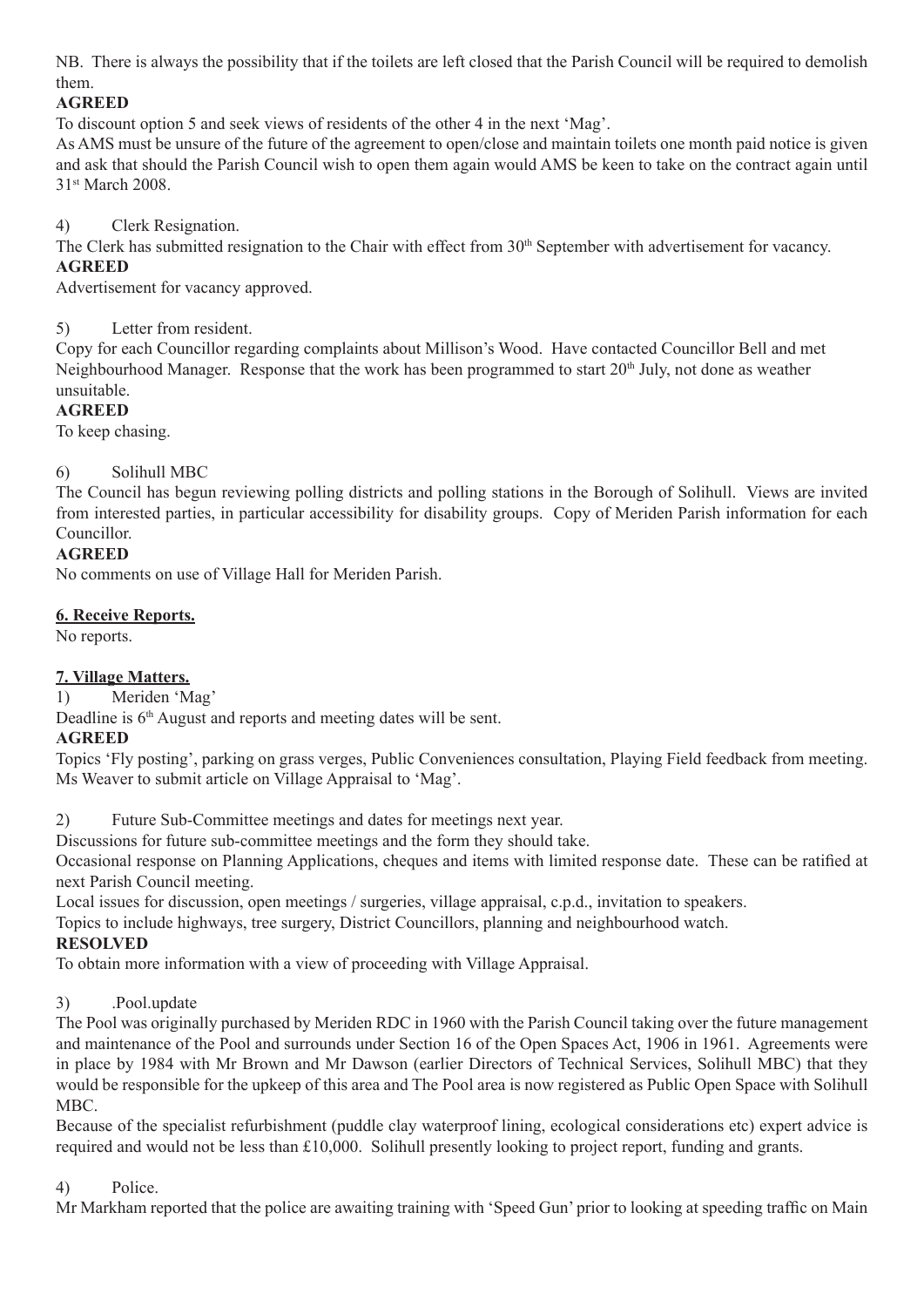Road.

## 5) Meetings for 2008

Dates need to be approved for bookings of Village Hall for 2008.

## **RESOLVED**

Dates approved for booking of Village Hall for 2008.

## **8. Planning Matters**

1) P/A 2007/1324 - 10 Daytona Drive, Millison's Wood.

Ground floor extension to form dining room and extended lounge, with first floor extension over to form two new bedrooms.

## **RESOLVED**

Leave to Neighbour Notification but question percentage increase.

2) P/A 2007/1089 Decision - 2 Thebes Close, Millison's Wood. Full plans approval for first floor bedroom and en-suite extension.

3) P/A 2007/1096 Decision - Highbury House, Berkswell Road. Full plans approval for first floor bedroom over the existing indoor swimming pool.

4) P/A 2007/1496 - Meriden C of E School, Fillongley Road.

Single storey extension to form nursery classroom to front of existing primary school.

## **RESOLVED**

No observations.

5) P/A 2007/858 - Meriden Garage, Birmingham Road.

Amended plans have been submitted to Solihull MBC for three storey apartment block containing 8 no. 2 bedroom apartments and 6 no. 1 bedroom apartments. This means the apartment is moved 0.4 metres to the east easing the apartment block away from the Green Belt.

## **RESOLVED**

Object: Outline permission for 9 only given after 10 recommended to be refused; Over intensive; Incongruous feature; Adjacent to Listed Building; Intrudes onto Green Belt and dedicated footpath; Parking concerns and increased traffic movements.

6) P/A 2007/839 Decision – The Old Vicarage, Church Lane.

Full plans approval to add pitched roofs to existing flat roof dormers.

7) P/A 2007/841 Decision – The Old Vicarage, Church Lane.

Listed building approval to add pitched roofs to existing flat roof dormers.

8) P/A 2007/1151 Decision - 59 Strawberry Fields.

Full plans approval for ground floor rear extension to form a conservatory.

9) P/A 2007/1251 Decision - Land adjacent to 21 Grace Road, Millison's Wood. TPO approval to fell two birch trees and reduce height of eight birch trees from  $3 - 7.5$  metres.

## **9. Accounts**

Accounts approved.

## **10. Date of Next Meeting**

The date of the next Sub-Committee Meeting is Wednesday 8<sup>th</sup> August and Parish Council Meeting is Monday 20<sup>th</sup> August both starting at 7.30pm, in the Village Hall.

There being no further business, the Chair thanked everyone for attending and declared the meeting closed at 8.50 pm.